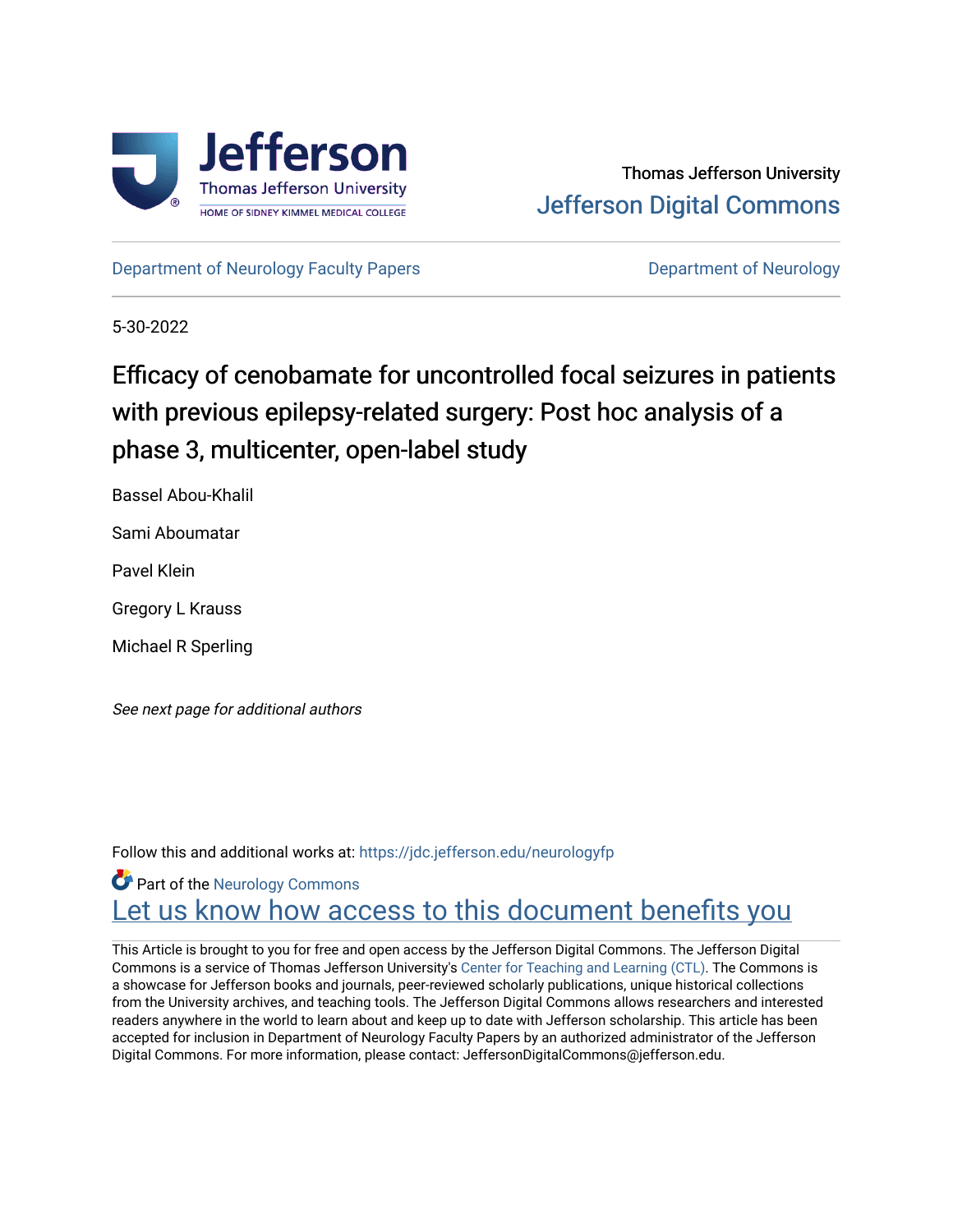# Authors

Bassel Abou-Khalil, Sami Aboumatar, Pavel Klein, Gregory L Krauss, Michael R Sperling, and William E Rosenfeld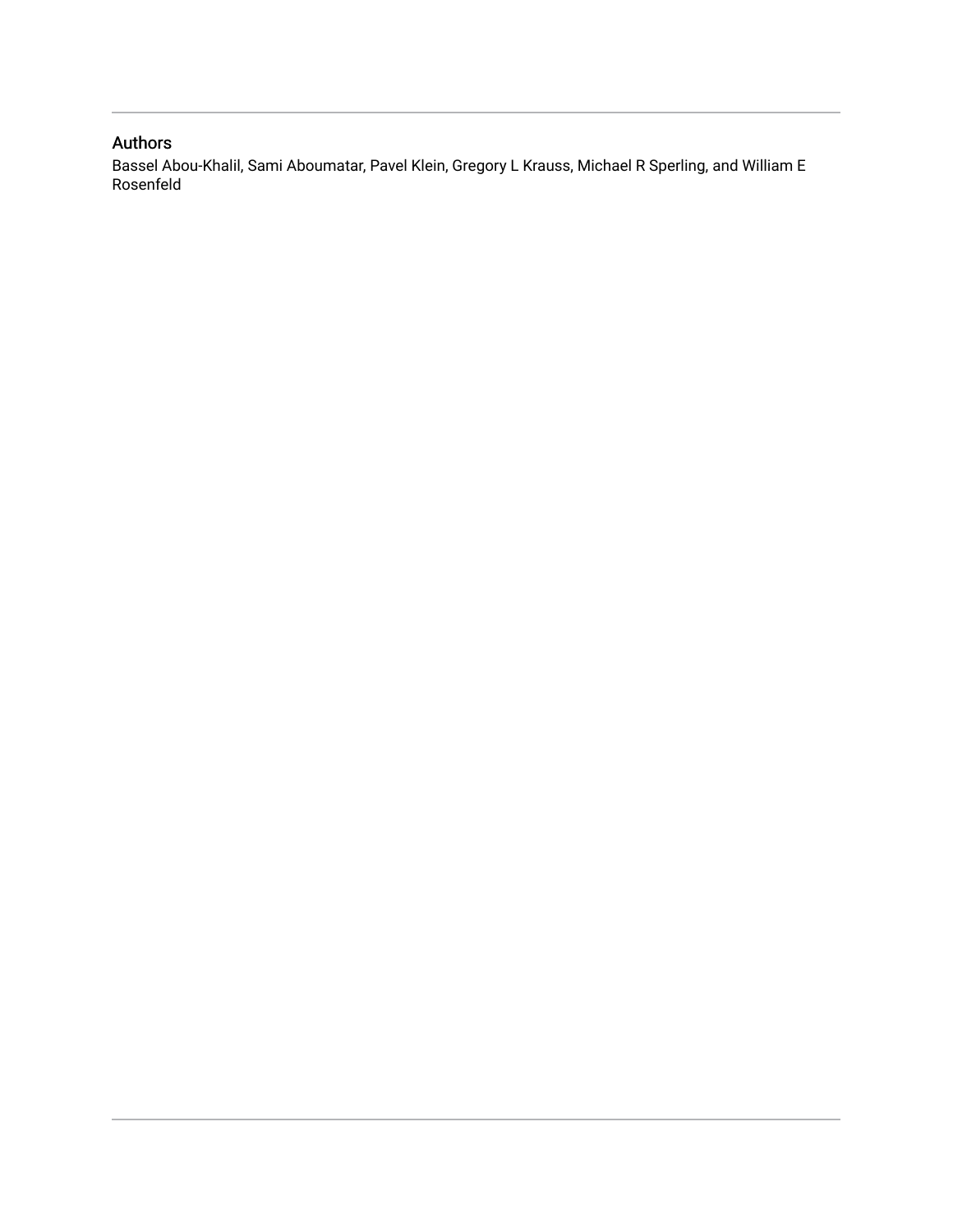

Contents lists available at [ScienceDirect](www.sciencedirect.com/science/journal/09201211)

# Epilepsy Research



journal homepage: [www.elsevier.com/locate/epilepsyres](https://www.elsevier.com/locate/epilepsyres) 

# Efficacy of cenobamate for uncontrolled focal seizures in patients with previous epilepsy-related surgery: Post hoc analysis of a phase 3, multicenter, open-label study

Bassel Abou-Khalil<sup>a,\*</sup>, Sami Aboumatar <sup>b</sup>, Pavel Klein <sup>c</sup>, Gregory L. Krauss <sup>d</sup>, Michael R. Sperling  $^\mathrm{e}$ , William E. Rosenfeld  $^\mathrm{f}$ 

<sup>a</sup> *Vanderbilt University Medical Center, Nashville, TN, USA* 

<sup>b</sup> *Austin Epilepsy Care Center, Austin, TX, USA* 

<sup>c</sup> *Mid-Atlantic Epilepsy and Sleep Center, Bethesda, MD, USA* 

<sup>d</sup> *Johns Hopkins University School of Medicine, Baltimore, MD, USA* 

<sup>e</sup> *Thomas Jefferson University, Philadelphia, PA, USA* 

<sup>f</sup> *Comprehensive Epilepsy Care Center for Children and Adults, St. Louis, MO, USA* 

## ARTICLE INFO

*Classifications:*  140: Antiepileptic Drug 560: Clinical Trials 1070: Focal Epilepsy 1910: Partial Epilepsy 2440: Treatment of Epilepsy *Keywords:*  Seizure freedom Seizure-free Treatment-refractory Antiseizure medication Clinical trial

## ABSTRACT

*Objective:* This post hoc analysis of 10 US study sites from a long-term open-label phase 3 study of adjunctive cenobamate evaluated the efficacy of cenobamate in patients with prior epilepsy-related surgery. *Methods:* Patients with uncontrolled focal seizures despite taking stable doses of 1–3 concomitant antiseizure medications (ASMs) received increasing doses of cenobamate (12.5, 25, 50, 100, 150, 200 mg/day) at 2-week intervals over 12 weeks (target dose, 200 mg/day). Further increases up to 400 mg/day using biweekly 50 mg/day increments were allowed during the maintenance phase. Dose adjustments of cenobamate and concomitant ASMs were allowed. Data were assessed until the last clinic visit on or after September 1, 2019. *Results:* Of the 240 eligible patients, 85 had prior epilepsy-related surgery and 155 were nonsurgical patients. Baseline focal seizure frequency per 28 days was numerically higher among prior surgery (mean=25.9/ median=4.1/range=0.3–562.3) versus nonsurgical (mean=13.8/median=2.4/range=0.2–534.2) patients. Among all patients, 100 % seizure reduction  $\geq 12$  months at any consecutive month interval occurred in 30.6 % (26/85) prior surgery and 39.4 % (61/155; p *>* 0.05) nonsurgical patients (cenobamate treatment median duration=32.9 months). Among the 177 patients still receiving cenobamate at the data cutoff, 29.2 % (19/65) of prior surgery and 36.6 % (41/112; p *>* 0.05) of nonsurgical patients had 100 % seizure reduction ≥ 12 months at the data cutoff. Cenobamate was well tolerated.

*Conclusions:* This post hoc analysis supports the efficacy of cenobamate in patients with refractory focal seizures despite prior surgery. These findings suggest cenobamate may be considered early in the treatment regimen, including, in some patients, before surgery is considered.

#### **1. Introduction**

More than one-third of patients with newly diagnosed epilepsy have continued seizures despite treatment with two or more antiseizure medications (ASMs), and the likelihood of additional patients achieving seizure freedom (100 % seizure reduction) diminishes with each added ASM [\(Chen et al., 2018](#page-8-0)). Epilepsy surgery can be an effective treatment option for selected patients following failure of adequate treatment trials with at least two ASMs; however, approximately half of these patients may continue to experience focal seizures at 5 years post-surgery ([de Tisi](#page-8-0) 

*E-mail address:* [bassel.abou-khalil@vumc.org](mailto:bassel.abou-khalil@vumc.org) (B. Abou-Khalil).

<https://doi.org/10.1016/j.eplepsyres.2022.106952>

Received 1 March 2022; Received in revised form 6 May 2022; Accepted 25 May 2022

Available online 30 May 2022

0920-1211/© 2022 The Authors. Published by Elsevier B.V. This is an open access article under the CC BY license [\(http://creativecommons.org/licenses/by/4.0/\)](http://creativecommons.org/licenses/by/4.0/).

*Abbreviations:* ASMs, antiseizure medications; AVM, arteriovenous malformation; C021, ClinicalTrials.gov NCT02535091; DNET, dysembryoplastic neuroepithelial tumor; MedDRA, Medical Dictionary for Regulatory Activities; RNS, responsive neurostimulation; TEAEs, treatment-emergent adverse events; VNS, vagus nerve stimulation.

<sup>\*</sup> Correspondence to: Division of Epilepsy, Epilepsy Center, Vanderbilt University Medical Center, A-0118 MCN, 1161 21st Avenue South, Nashville, TN 37232, USA.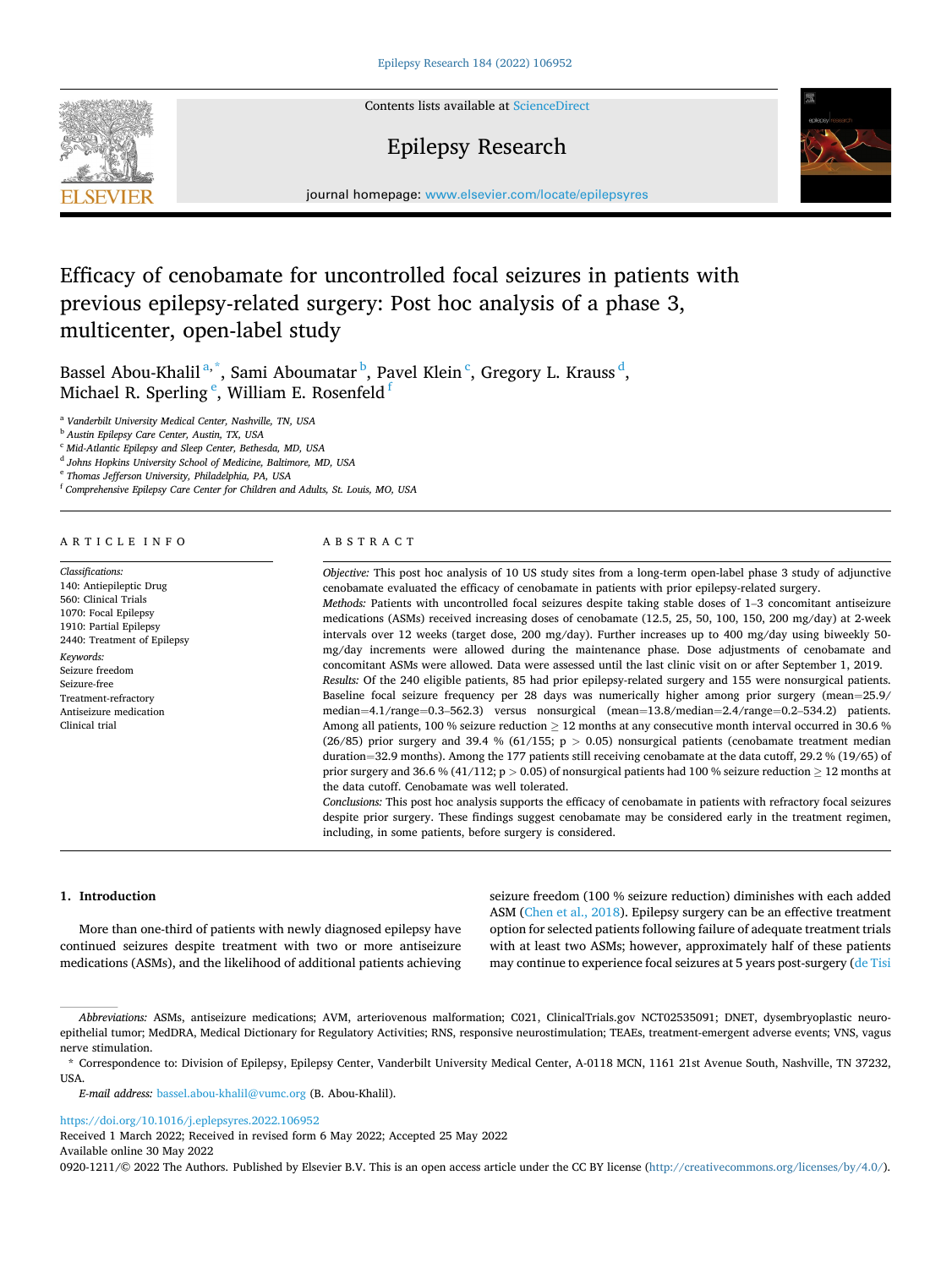[et al., 2011; Mohan et al., 2018\)](#page-8-0). Treatment options following failed surgery include consideration of additional surgery or adjustments/additions to the patient's ASM regimen. The percentage of patients achieving complete seizure freedom at 2 years post-surgery declines with each successive surgery (58 % at first surgery, 49 % at second surgery, 39 % at third or more surgeries) suggesting "surgical refractoriness" ([Yardi et al., 2020\)](#page-8-0). Studies examining further trials of ASM treatment following failed epilepsy surgery are limited but suggest fewer than 10 % of these patients may achieve long-term seizure freedom [\(Ma et al., 2020; Ryzí et al., 2015\)](#page-8-0).

Cenobamate (SK Life Science, Inc.) is an ASM approved in the US (XCOPRI®) and Europe (ONTOZRY®) for the treatment of adults with focal seizures. Two randomized, double-blind, placebo-controlled phase 2 studies in patients with uncontrolled focal seizures who were taking stable doses of 1–3 ASMs showed significantly reduced focal seizure frequency with adjunctive cenobamate treatment ([Chung et al., 2020;](#page-8-0)  [Krauss et al., 2020\)](#page-8-0). In these studies, 28 % of patients receiving cenobamate 200 mg/day (vs 9 % placebo) and 21 % of patients receiving cenobamate 400 mg/day (vs 1% placebo) achieved 100 % seizure reduction (ie, zero seizures) during their 6-week and 12-week maintenance phases, respectively [\(Chung et al., 2020; Krauss et al., 2020](#page-8-0)). A large  $(N = 1347)$ , global, phase 3, open-label safety study (NCT02535091; C021) showed that lowering the starting dose of cenobamate to 12.5 mg and titrating every other week resulted in good safety and tolerability, as shown in high long-term retention of patients ([Sperling et al., 2020\)](#page-8-0). Reporting of seizures was not required in the C021 safety study because long-term efficacy was not assessed; however, a protocol amendment permitted post hoc collection of seizure data from seizure diaries and clinic seizure records from 10 US C021 study sites that had high-quality, long-term seizure data recorded ([Sperling et al.,](#page-8-0)  [2021\)](#page-8-0). A post hoc analysis of this subset of patients from C021 found sustained seizure reduction and high rates of seizure freedom (~36 % of patients) for  $\geq$  12 months ([Sperling et al., 2021](#page-8-0)).

The current post hoc analysis of the 10 US study sites within the global phase 3 C021 study examined the efficacy of cenobamate treatment in patients with uncontrolled focal seizures who had prior epilepsy-related surgery (ie, prior surgery). The surgeries included resection, corpus callosotomy, tumor removal, ablation, vagus nerve stimulation (VNS), and responsive neurostimulation (RNS). The efficacy of cenobamate in patients with prior surgery and uncontrolled focal seizures has not previously been reported. This post hoc analysis was performed to evaluate cenobamate treatment in this patient group with particularly treatment-resistant seizures.

# **2. Methods**

#### *2.1. Study design and participants*

Details of the study design and patient eligibility for the C021 global, multicenter, open-label safety study have been reported ([Sperling et al.,](#page-8-0)  [2020\)](#page-8-0). Following a screening period of up to 21 days and a 12-week titration phase, the open-label maintenance phase continued for a total study duration of up to 43 months in the post hoc analysis efficacy subset of patients ([Sperling et al., 2021\)](#page-8-0). Eligible patients were 18–70 years old with a diagnosis of focal epilepsy (as defined by the International League Against Epilepsy seizure classification criteria [\(Fisher](#page-8-0)  [et al., 2017; Scheffer et al., 2017](#page-8-0)) and uncontrolled focal seizures despite treatment with 1–3 concomitant ASMs at stable doses [\(Sperling et al.,](#page-8-0)  [2020\)](#page-8-0). Cenobamate treatment began at 12.5 mg/day for 2 weeks, followed by 25 mg/day for 2 weeks and 50 mg/day for 2 weeks. The dose was then increased by 50 mg/day at 2-week intervals to a target dose of 200 mg/day, and further increases up to 400 mg/day using biweekly increments of 50 mg/day were allowed during the maintenance phase. Cenobamate dose reduction was allowed (minimum dose was 50 mg/day) based on investigators' clinical judgment. Cenobamate monotherapy was not allowed. Patient visits occurred every 2 weeks for 16 weeks and then every 1–3 months ([Sperling et al., 2021](#page-8-0)).

For the post hoc analysis, eligible sites were those in the US that enrolled  $\geq$  11 patients who had recorded high-quality seizure data ([Sperling et al., 2021\)](#page-8-0). To be included, patients had to have  $(1) \ge 1$  focal aware motor, focal impaired awareness, or focal to bilateral tonic-clonic seizure per 13 weeks baseline prior to the screening visit, (2) focal aware motor, focal impaired awareness, or focal to bilateral tonic-clonic seizure data for evaluation (if any seizures occurred) while on treatment, (3) raw seizure data consistently documented, and (4) seizure data of good quality for  $\geq 85$  % of time spent in the study. Focal seizure data were available for 240 patients from 10 eligible US study sites. The median duration of cenobamate exposure for all patients in the post hoc analysis was 30.2 months (range 0.10–43 months) and 177 patients were still receiving cenobamate as of the data cutoff on or after September 1, 2019 ([Sperling et al., 2021\)](#page-8-0).

The C021 primary study was conducted in accordance with the International Conference on Harmonisation Good Clinical Practice guidelines [\(Sperling et al., 2020](#page-8-0)). An independent ethics committee or institutional review board approved the study protocol, amendments, and post hoc analysis. Each patient provided written informed consent prior to participation in C021 and no new consent was required for the post hoc analysis.

#### *2.2. Assessments and data analysis*

The post-hoc analysis evaluated patients with prior epilepsy-related surgery or no surgery. Prior surgeries included resection, corpus callosotomy, lesionectomy/tumor removal, laser ablation therapy, VNS, and RNS. Patients with or without prior epilepsy-related surgery were examined for 100 % seizure reduction efficacy outcomes. Three efficacy outcomes were assessed: (1) the percentage of all patients achieving 100 % seizure reduction  $\geq 12$  months at the last clinic visit (ie, interval includes the last clinic visit for the patient prior to discontinuation or data cutoff); (2) the percentage of all patients achieving 100 % seizure reduction at any consecutive  $\geq 12$ -month interval during exposure to cenobamate (ie, does not have to include the last visit); and (3) the percentage of patients who were still receiving cenobamate who achieved 100 % seizure reduction  $\geq$  12 months at the data cutoff visit (ie, interval includes the data cutoff visit). Patients with any missing seizure frequency data could not be counted as having 100 % seizure reduction. Safety was assessed by treatment-emergent adverse events (TEAEs) coded using the Medical Dictionary for Regulatory Activities (MedDRA) version 20.0. Demographic and clinical characteristics of patients with prior surgery versus nonsurgical patients were analyzed using twosample *t*-tests ( $\alpha = 0.05$ , 2-sided) for comparisons of mean group differences and using Fisher's exact test for comparisons of group differences in percentages of patients. Patients with prior surgery and nonsurgical patients were compared on the efficacy outcomes using Fisher's exact test. All other numerical differences in efficacy and safety data were summarized descriptively.

#### **3. Results**

#### *3.1. Patients*

Of the 240 patients who were eligible to participate in the post hoc efficacy analysis of the C021 study, 85 (35.4 %) had prior surgery and 155 (64.6 %) had no prior surgery. The patients with prior surgery on average were younger than the nonsurgical patients ( $p = 0.012$ ), had a slightly higher percentage of male patients (p *>* 0.05), and a higher percentage of White patients ( $p = 0.023$ ) [\(Table 1\)](#page-4-0). Patients with prior surgery had a numerically higher focal seizure frequency at baseline, with a mean (25.9 seizures/28 days) and median (4.1 seizures/28 days) monthly seizure frequency that was approximately double that of the nonsurgical patients (mean 13.8 and median 2.4 seizures/28 days) (p *>* 0.05). A numerically higher percentage of the patients with prior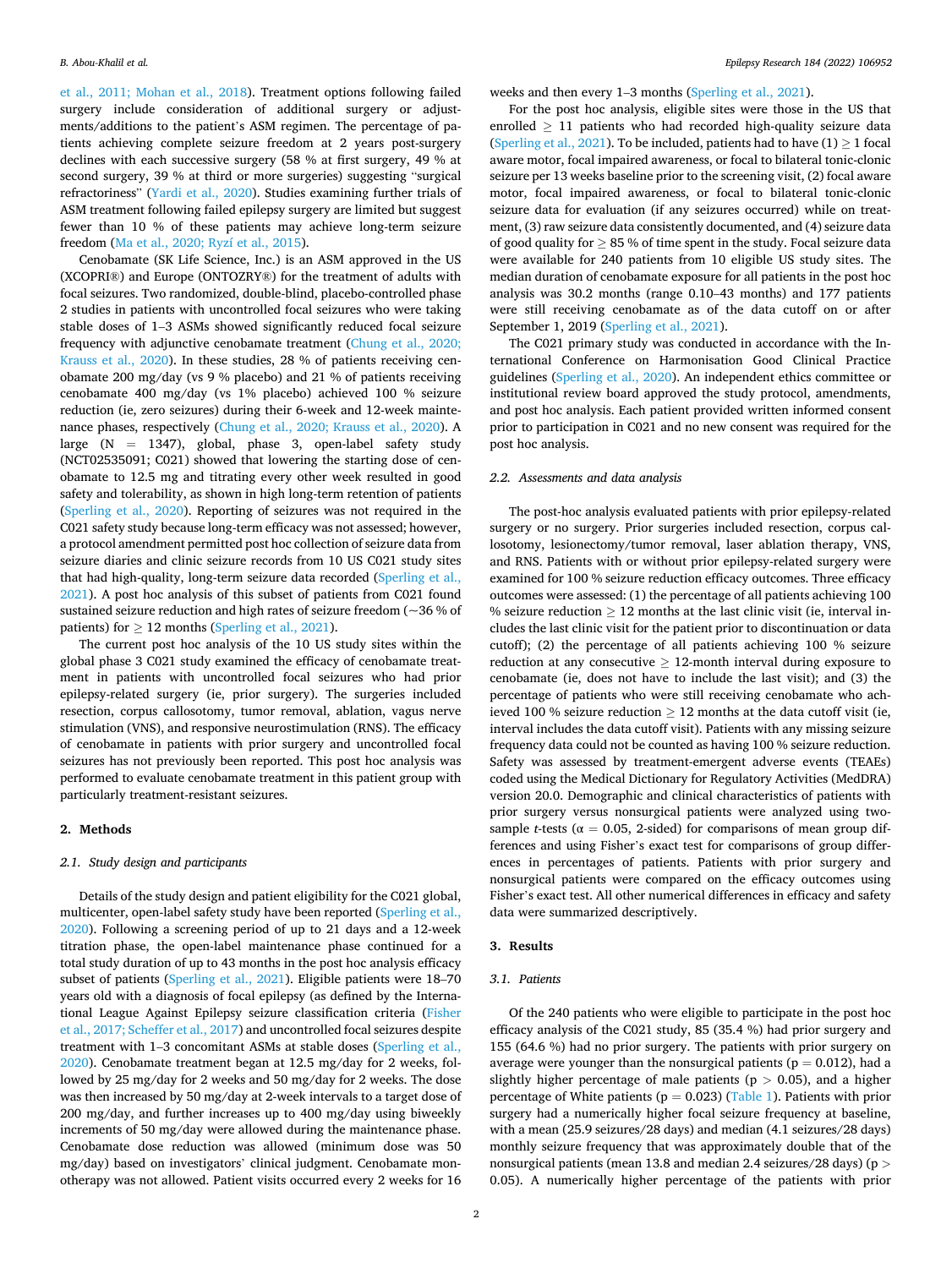#### <span id="page-4-0"></span>**Table 1**

Demographic and clinical characteristics for cenobamate patients with and without prior epilepsy-related surgery.

|                                             | Prior surgery<br>patients $(n =$<br>85) | Nonsurgical<br>patients ( $n =$<br>155) | р.<br>value |
|---------------------------------------------|-----------------------------------------|-----------------------------------------|-------------|
| Mean (min, max) age (years) at<br>screening | 38.6 (18, 69)                           | 43.6 (18, 70)                           | 0.012       |
| Male/Female, n (%)                          | 54 (63.5)/31<br>(36.5)                  | 81 (52.3)/74<br>(47.7)                  | 0.104       |
| Race (n, %)                                 |                                         |                                         | 0.023       |
| White                                       | 80 (94.1)                               | 123 (79.4)                              |             |
| <b>Black or African American</b>            | 3(3.5)                                  | 18 (11.6)                               |             |
| Hispanic                                    | 2 (2.4)                                 | 10(6.5)                                 |             |
| Asian                                       | 0                                       | 4(2.6)                                  |             |
| Seizure typea, n (%)                        |                                         |                                         |             |
| Focal aware motor                           | 14 (16.5)                               | 13 (8.4)                                | 0.086       |
| Focal impaired awareness                    | 78 (91.8)                               | 146 (94.2)                              | 0.589       |
| Focal to bilateral tonic-clonic             | 24 (28.2)                               | 32 (20.6)                               | 0.203       |
| All patients mean/median (min,              | 25.9/4.1 (0.3,                          | 13.8/2.4(0.2,                           | 0.201       |
| max) baseline seizure                       | 562.3)                                  | 534.2)                                  |             |
| frequency/28 days                           |                                         |                                         |             |
| Patients with $<$ 3 baseline                | 1.6/1.5                                 | 1.5/1.4                                 | 0.452       |
| seizures/28 days mean/ median               |                                         |                                         |             |
| baseline seizure frequency/28               |                                         |                                         |             |
| days                                        |                                         |                                         |             |
| Patients with $<$ 3 baseline                | 35 (41.2)                               | 92 (59.4)                               | 0.010       |
| seizures/28 days, n (%)                     |                                         |                                         | b           |
| Patients with $\geq 3$ baseline             | 43.0/9.9                                | 31.8/7.9                                | 0.515       |
| seizures/28 days mean/ median               |                                         |                                         |             |
| baseline seizure frequency/28               |                                         |                                         |             |
| days                                        |                                         |                                         |             |
| Patients with $\geq 3$ baseline             | 50(58.8)                                | 63 (40.6)                               | 0.010       |
| seizures/28 days, n (%)                     |                                         |                                         | b           |
| No. of concomitant ASMs at                  |                                         |                                         | 0.002       |
| baseline $(n, %)$                           |                                         |                                         |             |
| $\mathbf{1}$                                | 3(3.5)                                  | 26 (16.8)                               |             |
| $\overline{2}$                              | 46 (54.1)                               | 85 (54.8)                               |             |
| 3                                           | 36 (42.4)                               | 44 (28.4)                               |             |
| Concomitant ASMs at baseline >              |                                         |                                         |             |
| 15% (n, %)                                  |                                         |                                         |             |
| Lacosamide                                  | 37 (43.5)                               | 61 (39.4)                               | 0.583       |
| Levetiracetam                               | 26 (30.6)                               | 63 (40.6)                               | 0.128       |
| Lamotrigine                                 | 23 (27.1)                               | 43 (27.7)                               | 1.000       |
| Zonisamide                                  | 15 (17.6)                               | 24 (15.5)                               | 0.716       |
| Clobazam                                    | 21 (24.7)                               | 17 (11.0)                               | 0.009       |

Comparisons of mean group differences were based on two-sample *t*-tests (α = 0.05, 2-sided). Comparisons of group differences in percentages of patients were based on Fisher's exact test.<br>
<sup>a</sup> Patients may be reported in more than one category.<br>
<sup>b</sup> The four-group comparison of baseline seizure frequency (ie, percentage of

patients with prior surgery versus nonsurgical patients with *<*3 versus ≥3 baseline seizures/28 days) was based on Fisher's exact test.

surgery versus the nonsurgical patients also had focal aware motor (16.5 % vs 8.4 % of patients) and focal to bilateral tonic-clonic seizures (28.2 % vs 20.6 % of patients) (p-values *>* 0.05). A significantly greater percentage of patients with prior surgery had  $\geq 3$  baseline seizures per 28 days and a significantly greater percentage of nonsurgical patients had  $<$  3 baseline seizures per 28 days ( $p = 0.010$ ). A significantly greater percentage of patients with prior surgery were receiving 3 ASMs at baseline (42.4 % vs 28.4 % of patients,  $p = 0.002$ ). Most notable among the concomitant ASMs at baseline was the higher percentage of patients with prior surgery receiving clobazam compared with the nonsurgical patients ( $p = 0.009$ ).

Approximately half of the patients with prior surgery had VNS or RNS, 34.1 % had a temporal lobectomy, 15.3 % had an extratemporal resection, 9.4 % had a tumor-related resection, 7.1 % had a corpus callosotomy, and 2.4 % had an ablation (Table 2). Across these surgeries, 40 patients (47.1 %) had  $\geq$  1 procedure that was not VNS or RNS, 31 patients (36.5 %) had VNS ( $n = 30$ ) or RNS ( $n = 2$ , including 1 patient with both VNS and RNS) only, and 14 patients (16.5 %) had both VNS and a resection or disconnection surgery.

#### **Table 2**

Type and location of prior epilepsy-related surgeries.

| Surgery, n (%)                         | Prior surgery patients ( $n =$<br>85) |
|----------------------------------------|---------------------------------------|
| VNS/RNS                                | 45 (52.9)                             |
| Temporal lobectomya                    | 29 (34.1)                             |
| Right temporal                         | 18 (21.2)                             |
| Left temporal                          | 11 (12.9)                             |
| <b>Extratemporal resection</b>         | 13 (15.3)                             |
| Right                                  | 5(5.9)                                |
| Left                                   | 8(9.4)                                |
| Tumor-related resectionb               | 8(9.4)                                |
| Right frontal meningioma               | 1(1.2)                                |
| Inferior right frontal and temporal    | 1(1.2)                                |
| oligodendroglioma                      |                                       |
| Calcified right parietal ganglioglioma | 1(1.2)                                |
| Left frontal neuroblastoma             | 1(1.2)                                |
| Left frontal glioma                    | 1(1.2)                                |
| Left temporal ganglioma                | 1(1.2)                                |
| Left temporal DNET                     | 1(1.2)                                |
| Hypothalamic hamartoma                 | 1(1.2)                                |
| Corpus callosotomy                     | 6(7.1)                                |
| Ablation                               | 2(2.4)                                |
| Right parietal AVM                     | 1(1.2)                                |
| Left frontal                           | 1(1.2)                                |
|                                        |                                       |

Some patients had multiple procedures.

AVM, arteriovenous malformation; DNET, dysembryoplastic neuroepithelial tumor; RNS, responsive neurostimulation; VNS, vagus nerve stimulation.<br><sup>a</sup> Some of the temporal lobectomy patients also had extratemporal resections

that are not included in the table resection count.<br> $\frac{b}{c}$  The tumor-related resections are not included in the temporal or extra-

temporal resection counts.

## *3.2. Patient retention*

The percentage of patients who continued cenobamate treatment at data cutoff (retention rate) was 76.5 % (65/85) for patients with prior surgery and 72.3 % (112/155) for nonsurgical patients, with treatment up to 43 months (median duration of cenobamate treatment was 32.9 months). When patients who continued cenobamate were examined by type of surgery, retention rate was 72.5 % (29/40) for patients with prior resection, ablation, or disconnection surgery, 74.2 % (23/31) for patients with VNS or RNS, and 92.9 % (13/14) for patients with both resection or disconnection surgery and VNS.

#### *3.3. Cenobamate dose*

The mean dose of cenobamate was higher among patients with prior surgery who continued cenobamate treatment ( $n = 65$ ; 313.8 mg/day) versus the nonsurgical patients who continued cenobamate treatment  $(n = 112; 270.5 \text{ mg/day})$  at data cutoff. Within subgroups of surgical procedures, the mean dose of cenobamate in patients continuing treatment was 329.3 mg/day in patients with prior resection, ablation, or disconnection surgery ( $n = 29$ ), 302.2 mg/day in patients with prior VNS or RNS surgery ( $n = 23$ ), and 300.0 mg/day in patients with both resection or disconnection surgery and VNS ( $n = 13$ ).

# *3.4. Efficacy*

In the patients with prior surgery, 23.5 % (20/85) had 100 % seizure reduction  $\geq 12$  months at the last clinic visit and 30.6 % (26/85) had 100 % seizure reduction at any consecutive  $\geq$  12-month interval [\(Fig. 1](#page-5-0)), compared with 27.1 % (42/155) and 39.4 % (61/155), respectively, of the nonsurgical patients (*p*-values *>* 0.05). Among the 177 patients still receiving cenobamate at the data cutoff, 29.2 % (19/65) of patients with prior surgery versus 36.6 % (41/112) of the nonsurgical patients had 100 % seizure reduction for ≥ 12 months at the data cutoff (p *>* 0.05). In a subgroup analysis, 100 % seizure reduction  $> 12$  months at data cutoff was examined by baseline seizure frequency in patients with prior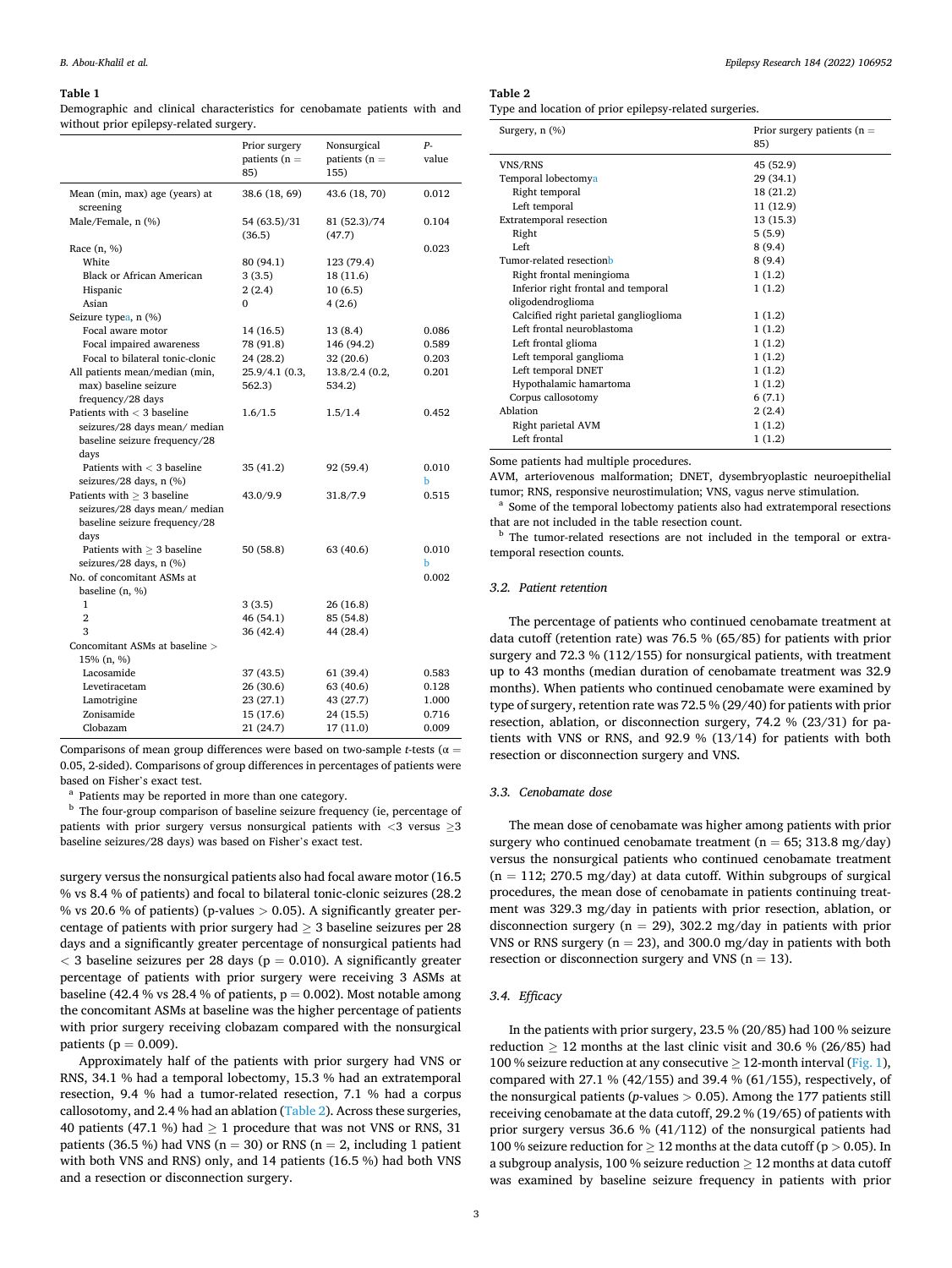<span id="page-5-0"></span>

**Fig. 1. .** 100 % seizure reduction with cenobamate treatment in patients with prior epilepsy-related surgery and with no surgery. *P*-values are based on Fisher's exact test of patients with prior epilepsy-related surgery versus nonsurgical patients. **At last clinic visit:** interval includes the last clinic visit for the patient prior to discontinuation or data cutoff (includes all patients with prior surgery). **At any consecutive 12-month interval:** does not have to include the last visit (includes all patients with prior surgery). **At data cutoff visit:** interval includes the data cutoff visit (includes patients continuing on cenobamate at data cutoff).

surgery and nonsurgical patients. Among the patients with *<* 3 baseline seizures per 28 days, 41.7 % (10/24) of patients with prior surgery and 45.5 % (30/66) of nonsurgical patients had 100 % seizure reduction  $\geq$ 12 months at data cutoff. Among the patients with  $\geq$  3 baseline seizures per 28 days, 21.9 % (9/41) of patients with prior surgery and 23.9 % (11/46) of nonsurgical patients had 100 % seizure reduction  $\geq 12$ months at data cutoff.

Seizure reduction was examined by surgery groups. In the first comparison, the group of patients with prior resection, ablation, or disconnection surgery was compared to the group of patients with prior VNS or RNS, and the 14 "overlapping" patients who had both resection or disconnection surgery and VNS were included in each of these two groups ([Fig. 2A](#page-6-0)). The percentage of patients with prior resection, ablation, or disconnection surgery (with or without VNS) who had 100 % seizure reduction for  $\geq 12$  months with cenobamate treatment for any consecutive interval (35.2 %) was higher than the percentage of patients with prior VNS or RNS (with or without resection or disconnection surgery; 26.7 %) and slightly lower than the percentage of nonsurgical patients (39.4 %) ([Fig. 2A](#page-6-0)). In the patients who continued cenobamate, the percentage of patients with 100% seizure reduction for  $\geq 12$  months at data cutoff was similar in the patients with prior resection, ablation, or disconnection surgery (with or without VNS; 28.6 %) compared with patients with prior VNS or RNS (with or without resection or disconnection surgery; 30.6 %) and was slightly lower than in the nonsurgical patients (36.6 %) [\(Fig. 2A](#page-6-0)). In the second comparison among surgery groups, the 100 % seizure reduction for  $> 12$  months at data cutoff among patients who continued cenobamate was similar for the group of patients with prior resection, ablation, or disconnection surgery only (27.6 % of patients), the group of patients with prior VNS or RNS only (30.4 %), and the group of patients with prior resection or disconnection surgery along with VNS (30.8 %) [\(Fig. 2B](#page-6-0)). The percentage of patients with 100 % seizure reduction for  $\geq 12$  months at any consecutive  $\geq 12$ months interval and at data cutoff when examined by the specific type of surgery are shown in [Table 3.](#page-7-0)

#### *3.5. Safety*

Fatigue, dizziness, and somnolence were the most common TEAEs in patients with prior surgery (40.0 %, 38.8 %, and 25.9 %, respectively) and in nonsurgical patients (31.6 %, 28.4 %, and 31.6 %, respectively) ([Table 4\)](#page-7-0). Serious TEAEs were reported by 29.4 % of patients with prior surgery versus 16.1 % of nonsurgical patients. The serious TEAEs that occurred in more than 1 patient with prior surgery included 6 patients with seizure (7.1 %) and 2 patients each (2.4 %) with ataxia, mental status changes, urinary tract infection, and vomiting. The serious TEAEs that occurred in more than 1 nonsurgical patient included 2 patients each (1.3 %) with chest pain, pneumonia, post-traumatic epilepsy, postictal paralysis, postictal state, and pulmonary embolism. Discontinuation of cenobamate due to TEAEs occurred in 8.2 % of prior surgery patients and 15.5 % of nonsurgical patients ([Table 4\)](#page-7-0). TEAEs that led to discontinuation in more than 1 patient included somnolence ( $n = 2$ ; 2.4 %) in prior surgery patients and ataxia, dizziness, and somnolence (each  $n = 2$ ; 1.3 %) in nonsurgical patients.

# **4. Discussion**

Patients with focal seizures that remain uncontrolled despite adequate trials with two or more ASMs and epilepsy surgery have particularly treatment-resistant seizures. Few studies have specifically examined whether adjusting/adding ASMs in patients for whom prior epilepsy-related surgery has failed can result in 100 % seizure reduction for these patients. In a retrospective review of medical records that examined the response to ASMs after surgery failure (ie, recurrence of seizures) in 103 consecutive patients with a minimum 2-year follow-up, patients tried an average of 4.02 ASMs; 9.7 % of patients attained seizure freedom and 72.8 % of patients had no change in focal seizures with ASM adjustments [\(Ma et al., 2020](#page-8-0)). Similarly, in a retrospective study of 34 patients who had no change in their seizures at 1 year following epilepsy surgery, long-term follow-up for an average of 7.6 years found that only 3 patients (8.8 %) achieved seizure freedom following a change in ASMs alone (4 others became seizure-free following resective reoperation and one after VNS) ([Ryzí et al., 2015\)](#page-8-0). The duration of 100% seizure reduction was not stated in these studies.

The current post hoc analysis of adjunctive cenobamate treatment in patients with prior surgery and uncontrolled focal seizures examined long-term ( $\geq$ 12 months) 100 % seizure reduction in patients treated in a subset of clinical sites from the C021 open-label study ([Sperling et al.,](#page-8-0)  [2021; Sperling et al., 2020](#page-8-0)). Among all patients with prior surgery, 30.6 % had long-term 100 % seizure reduction at any interval of  $\geq$  12 consecutive months. In the patients with prior surgery who continued taking cenobamate until data cutoff, 29.2 % had long-term 100 % seizure reduction for  $\geq 12$  months before the data cutoff visit. These outcomes were slightly lower than those of the nonsurgical patients (39.4 % any interval and 36.6 % at data cutoff had long-term 100 %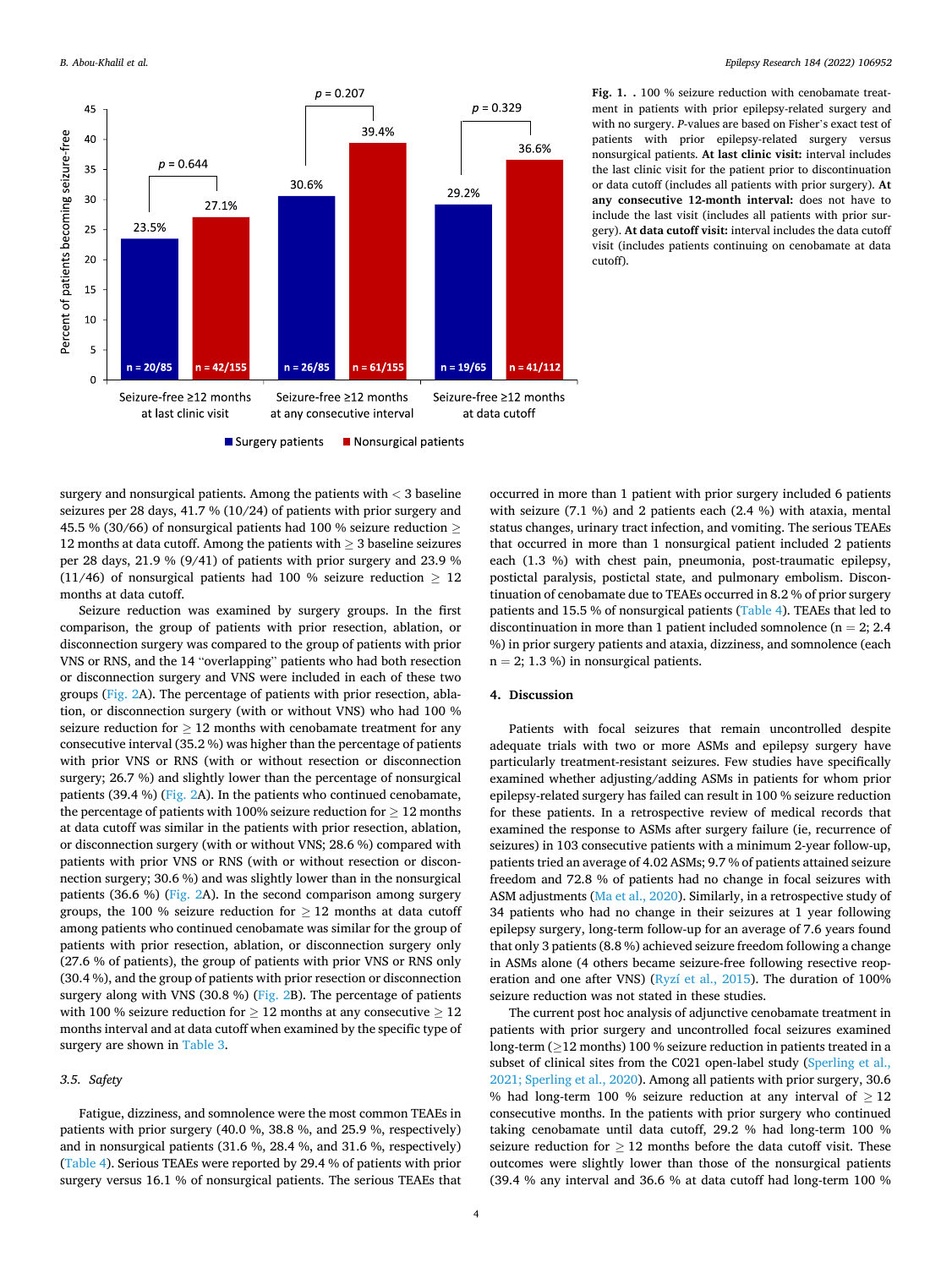<span id="page-6-0"></span>

**Fig. 2.** 100 % seizure reduction with cenobamate treatment in patients with prior epilepsy-related surgery by (A) resection, ablation, disconnection (with or without VNS), or VNS/RNS (with or without resection or disconnection) surgery and (B) by resection, ablation, disconnection surgery versus VNS/RNS surgery versus resection/disconnection and VNS. RNS, responsive neurostimulation; VNS, vagus nerve stimulation.

seizure reduction for  $\geq$ 12 months). However, the patients with prior surgery had a higher seizure burden, with on average double the frequency of seizures versus the nonsurgical patients at baseline.

These percentages of patients with prior surgery achieving long-term 100 % seizure reduction in response to cenobamate treatment are substantially greater than seen in previous reports of patients with failed epilepsy surgery who experienced seizure freedom ([Ma et al., 2020; Ryzí](#page-8-0)  [et al., 2015\)](#page-8-0). The percentage of patients with prior surgery who had 100 % seizure reduction  $> 12$  months with cenobamate treatment was also considerably higher than that reported with other ASMs, with *<* 13 % of patients achieving  $\geq 12$  months of seizure freedom, in open-label extension studies of phase 2 and phase 3 trials of lacosamide, perampanel, and brivaracetam in patients with focal seizures ([Husain et al.,](#page-8-0)  [2012; Krauss et al., 2018; Toledo et al., 2016](#page-8-0)).

When evaluated by type of surgery, a higher percentage of patients in the current study with prior resection, ablation, or disconnection surgery (with or without VNS) had long-term 100 % seizure reduction at any interval compared with patients who had prior VNS or RNS (with or without resection or disconnection surgery; slightly more than a third of patients versus slightly more than a quarter of patients, respectively). Among the patients who continued cenobamate treatment at data cutoff, the percentage of patients with long-term 100 % seizure reduction at

data cutoff was similar between patients with both prior resection or disconnection surgery and prior VNS and patients with VNS or RNS only, and the percentage of patients with prior resection, ablation, or disconnection surgery only was slightly lower. Altogether, these outcomes support the efficacy of cenobamate in achieving long-term 100 % seizure reduction in patients with highly refractory seizures.

Patients with prior surgery who continued cenobamate treatment were receiving a higher dosage of cenobamate than the nonsurgical patients at data cutoff. The highest average dose of cenobamate at data cutoff occurred in the group of patients who had prior resection, ablation, or disconnection surgery. Cenobamate treatment was well tolerated in patients with prior surgery, and the most common TEAEs were central nervous system-related, similar to the nonsurgical patients. Although the percentage of patients with TEAEs was slightly higher in the prior surgery patients than in the nonsurgical patients, discontinuation due to TEAEs was lower in the prior surgery patients. Clinicians were allowed to make adjustments to concomitant ASMs during the C021 study [\(Rosenfeld et al., 2021; Sperling et al., 2020](#page-8-0)), and dose reductions of concomitant ASMs may have mitigated TEAEs in prior surgery patients who on average received higher doses of cenobamate compared with nonsurgical patients. The most common serious TEAE in patients with prior surgery was seizure, reported by 6 patients, which is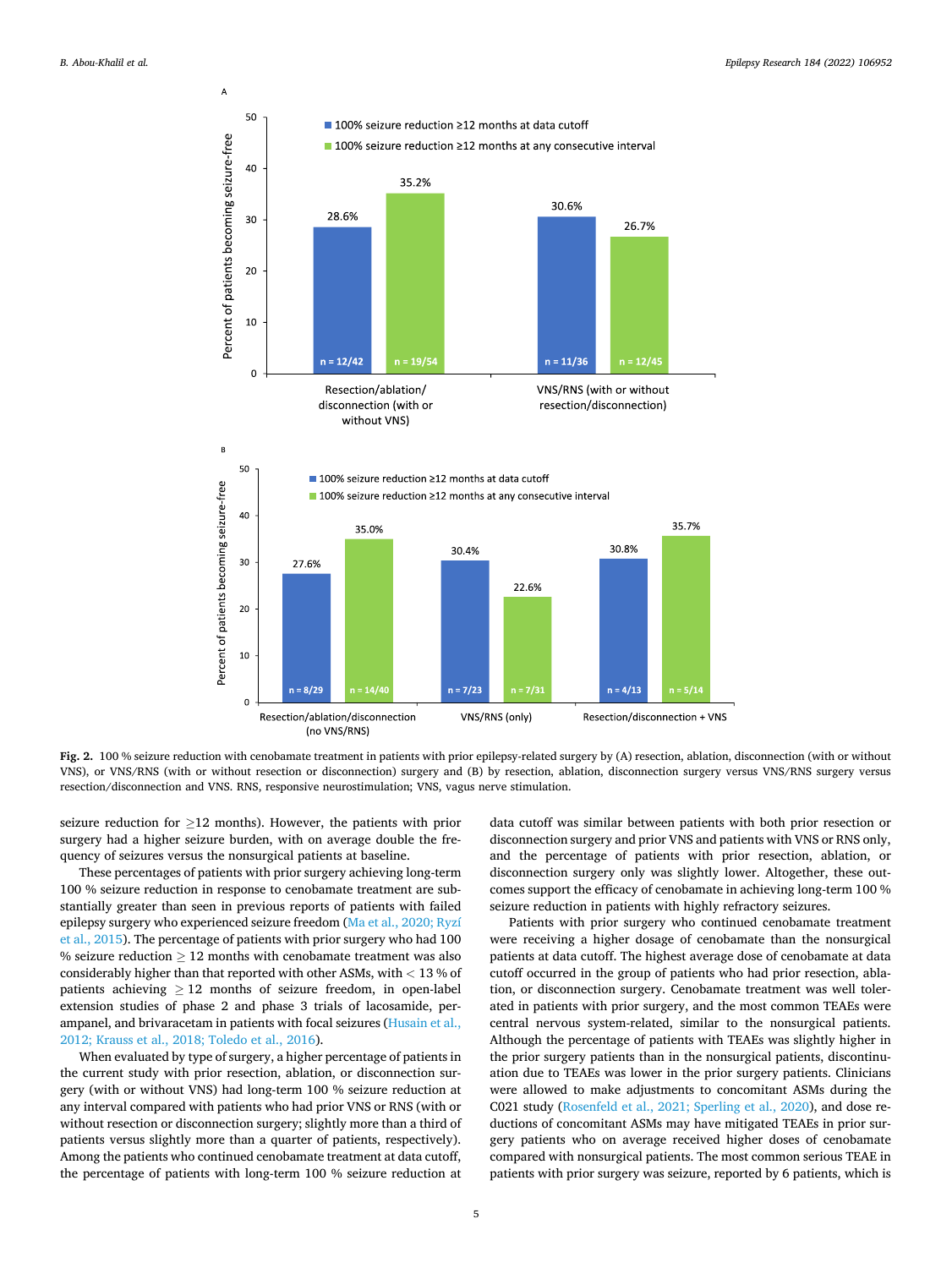#### <span id="page-7-0"></span>**Table 3**

100 % seizure reduction  $\geq$  12 months by type of surgery.

|                                                                                                                                                                                | 100 % seizure reduction $>$ 12 months (n/N, %)                                                |                                                                                       |  |
|--------------------------------------------------------------------------------------------------------------------------------------------------------------------------------|-----------------------------------------------------------------------------------------------|---------------------------------------------------------------------------------------|--|
|                                                                                                                                                                                | Any consecutive $\geq 12$<br>months                                                           | $\geq$ 12 months at data<br>cutoff                                                    |  |
| Temporal lobectomya<br>Right side lobectomy<br>Left side lobectomy<br><b>Extratemporal resection</b><br>Right side resection<br>Left side resection<br>Tumor-related resection | 12/29 (41.4)<br>9/18(50.0)<br>3/11(27.3)<br>4/13(30.8)<br>0/5(0)<br>$4/8$ (50.0)<br>2/8(25.0) | 8/29(27.6)<br>6/18(33.3)<br>2/11(18.2)<br>3/13(23.1)<br>0/5(0)<br>3/8(37.5)<br>0/8(0) |  |
| b<br>Corpus callosotomy<br>Ablation<br><b>VNS/RNS</b><br>VNS (no RNS)<br>RNS (no VNS)<br>RNS and VNS                                                                           | 2/6(33.3)<br>0/2(0)<br>12/45(26.7)<br>11/43(25.6)<br>0/1(0)<br>1/1(100.0)                     | 2/6(33.3)<br>0/2(0)<br>11/45(24.4)<br>10/43(23.3)<br>0/1(0)<br>1/1(100.0)             |  |

Some patients had multiple procedures.

RNS, responsive neurostimulation; VNS, vagus nerve stimulation.<br><sup>a</sup> Some of the temporal lobectomy patients also had extratemporal resections that are not included in the table resection count.

<sup>b</sup> The tumor-related resections are not included in the temporal or extratemporal resection counts.

#### **Table 4**

Most common TEAEs in patients with prior epilepsy-related surgery and with no surgery.

| TEAEs, $n$ $(\%)$                   | Prior surgery<br>patients ( $n = 85$ ) | Nonsurgical patients<br>$(n = 155)$ |
|-------------------------------------|----------------------------------------|-------------------------------------|
| Patients with $\geq 1$ TEAE         | 85 (100)                               | 151 (97.4)                          |
| Patients with $> 1$ TEAE leading to | 7(8.2)                                 | 24 (15.5)                           |
| discontinuation                     |                                        |                                     |
| Patients with $\geq 1$ serious TEAE | 25(29.4)                               | 25 (16.1)                           |
| TEAEs in $\geq$ 10 % of patients    |                                        |                                     |
| Fatigue                             | 34 (40.0)                              | 49 (31.6)                           |
| Dizziness                           | 33 (38.8)                              | 44 (28.4)                           |
| Somnolence                          | 22(25.9)                               | 49 (31.6)                           |
| Balance disorder                    | 17(20.0)                               | 20 (12.9)                           |
| Upper respiratory tract             | 13 (15.3)                              | 25 (16.1)                           |
| infection                           |                                        |                                     |
| Headache                            | 11 (12.9)                              | 25 (16.1)                           |
| Seizure                             | 10(11.8)                               | 7(4.5)                              |
| Depression                          | 10(11.8)                               | 9(5.8)                              |
| Weight decreased                    | 10(11.8)                               | 14 (9.0)                            |
| Constipation                        | 9(10.6)                                | 12(7.7)                             |
| Vomiting                            | 9(10.6)                                | 13 (8.4)                            |
| Fall                                | 8(9.4)                                 | 17 (11.0)                           |
| Nausea                              | 7(8.2)                                 | 21(13.5)                            |

TEAEs, treatment-emergent adverse events.

not unexpected given the treatment-refractory seizures in this patient group. Treatment retention rates are an indicator of overall treatment satisfaction, including efficacy, safety, and tolerability, as each patient decides whether to continue treatment ([Ben-Menachem et al., 2010;](#page-8-0)  [Chung et al., 2007\)](#page-8-0). The high retention rate of 76.5 % for patients with prior surgery indicates cenobamate was an effective and tolerable treatment over a treatment period of up to 43 months.

One other ASM has been specifically evaluated in patients following failed epilepsy surgery. A retrospective study of levetiracetam, primarily as adjunctive treatment, in patients with recurrent focal seizures following epilepsy surgery examined seizure freedom in the last 3 months of treatment and found high short-term seizure freedom in patients with prior epilepsy surgery (10/21 patients; 47.6 %), considerably greater than in a comparison group of nonsurgical patients (9/61, 14.7 %) ([Motamedi et al., 2003\)](#page-8-0). Alternatively, a long-term follow-up study of epilepsy surgery reported 15.1 % of patients experienced seizure freedom (duration not reported) starting at 2 or more years after surgery

that was associated with initiation of levetiracetam ([de Tisi et al., 2011](#page-8-0)). A possible limitation of post-surgery treatment with levetiracetam is the greater incidence of psychiatric and behavioral adverse events in the patient group with failed epilepsy surgery as compared with nonsurgical patients ([Habets et al., 2017; Motamedi et al., 2003\)](#page-8-0).

Limitations of this study analysis include that the C021 study was an open-label safety study that was not designed to assess efficacy, and thus efficacy was analyzed post hoc. The C021 study was also not designed to evaluate efficacy in patients with prior epilepsy-related surgery. As a result, some details of patients' prior surgeries were not available, including pre-surgery magnetic resonance imaging and electroencephalogram findings and the extent of each patient's seizure reduction response to surgery prior to seeking additional ASM treatment. The study lumped together patients who had resective surgery, which is potentially curative, with patients who had palliative procedures, making the surgery group heterogeneous. Finally, because this post hoc analysis retrospectively evaluated patients from a subset of 10 clinical sites from the C021 study, there is the possibility of selection bias, although it should be noted that the subset cohort generally resembled the remaining C021 study sample [\(Sperling et al., 2021](#page-8-0)). Despite these limitations, a key strength of the C021 outcomes is their clinical practice relevance because the study was long-term and clinicians were allowed to make adjustments to the cenobamate dose as well as to concomitant ASMs ([Rosenfeld et al., 2021; Sperling et al., 2020](#page-8-0)).

The decision to continue ASM trials or pursue epilepsy surgery in patients with treatment-refractory focal seizures requires evaluation of the benefits and risks of either choice ([Kwan and Sperling, 2009\)](#page-8-0). While surgery in appropriately selected cases may have significant benefits in seizure reduction, it has potential medical, neurologic, and psychiatric complications, some of which could be irreversible [\(Kwan and Sperling,](#page-8-0)  [2009\)](#page-8-0). The post hoc efficacy analysis of the C021 study has demonstrated sustained improvement in seizure control in adults with uncontrolled focal seizures who were treated with cenobamate ([Sperling et al.,](#page-8-0)  [2021\)](#page-8-0). High rates of sustained 100 % seizure reduction across focal seizure types and high retention of patients across the analysis period support long-term efficacy and tolerability of cenobamate (Sperling [et al., 2021](#page-8-0)). This was demonstrated within the context of dose reduction and discontinuation of one or more concomitant ASMs to improve tolerability during the addition of cenobamate to an existing ASM regimen ([Rosenfeld et al., 2021\)](#page-8-0). Along with the current post hoc analysis showing long-term 100 % seizure reduction for any interval of  $>$  12 consecutive months in 30.6 % of patients with prior surgery, these outcomes support treatment with cenobamate early in the ASM treatment regimen. A trial of cenobamate may be considered before surgery (with the exception of tumor-related resections). The merits of this approach may be evaluated in a future trial of cenobamate in patients being considered for epilepsy surgery. It is probably appropriate to consider cenobamate prior to repeated epilepsy surgery, where the odds of achieving seizure freedom are reduced ([Malmgren and Edelvik, 2017;](#page-8-0)  [Yardi et al., 2020](#page-8-0)).

#### **5. Conclusions**

In this post hoc analysis, high rates of sustained 100 % seizure reduction  $\geq$  12 months were achieved with cenobamate in adult patients with uncontrolled focal seizures who were refractory to prior epilepsy-related surgery as well as to 1–3 ASMs. These findings support the efficacy of cenobamate even in patients with very refractory seizures despite surgery. They suggest that cenobamate should be considered early in the treatment regimen, including, in some patients, prior to considering surgical treatment.

## **Disclosures**

**BAK:** Research support: Biogen. Cerevel, Otsuka, SK Life Science, Inc., Sunovion, UCB Pharma, Xenon. **SA:** Consultant/advisor: Eisai, SK